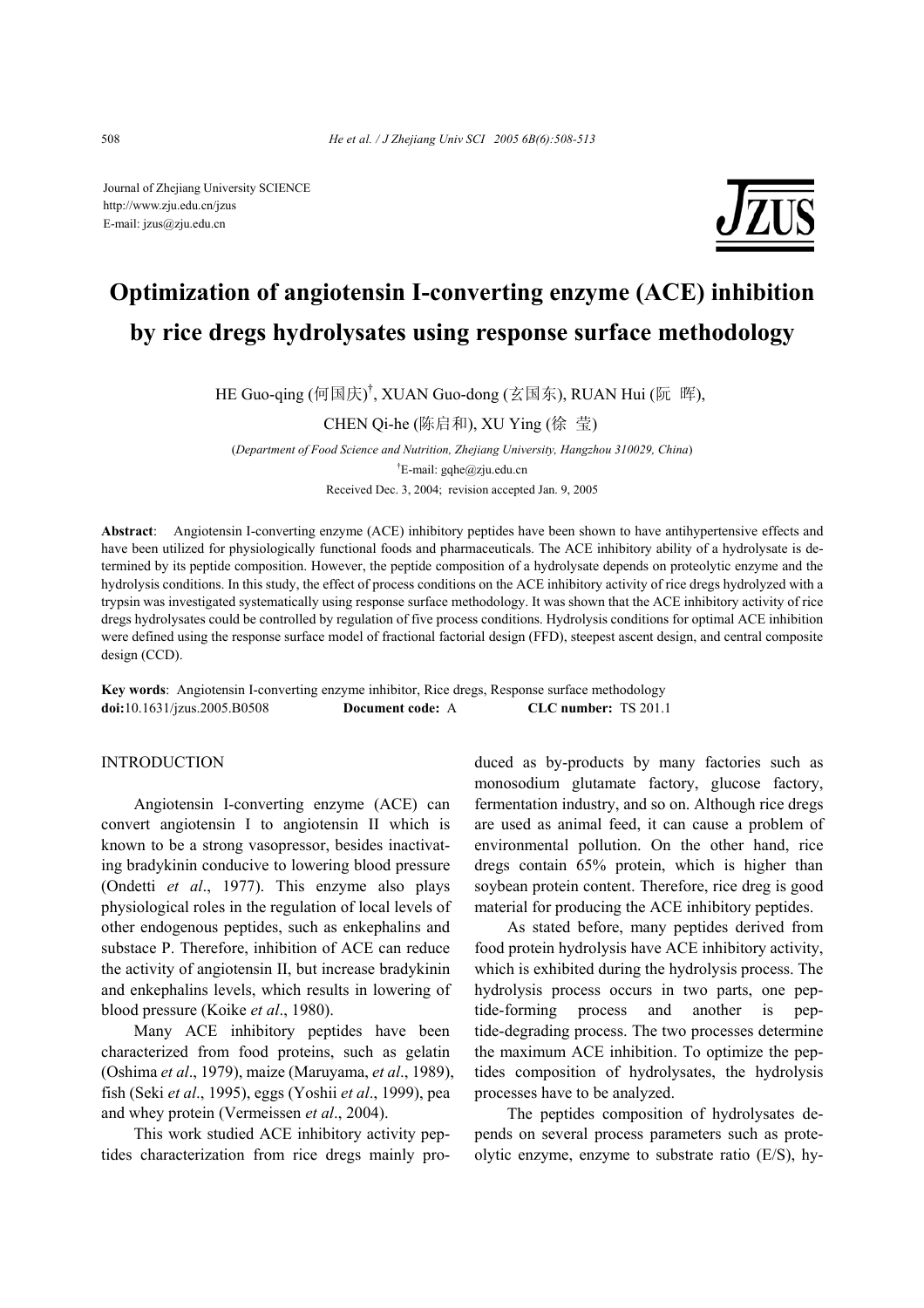drolysis time, hydrolysis pH, hydrolysis temperature and water to rice dregs ratio (W/R). Response surface modelling is a valuable tool for optimization of several processes such as, fermentation, hydrolysis and chemical reactions (Baek and Cadwallader, 1995; Diniz and Martin, 1996; Ibanoglu *et al*., 1998; Liu *et al*., 2000).

Response surface methodology (RSM) is a useful statistical technique for investigation of complex processes particularly in the fields of chemical and engineering processes, industrial research, biological investigations and agricultural processes, with emphasis on optimizing a process or a system (Khuri and Cormell, 1987). Response surface methodology can determine the optimal settings of the experimental factors that give the maximum (or minimum) value of the response.

### MATERIALS AND METHODS

#### **Enzymes and other material**

Angiotensin converting enzyme (ACE) and N-hippuryl-His-Leu tetrahydrate were purchased from Sigma-Aldrich Co., trypsin from China Medicine (Group) Shanghai Chemical Reagent Co., rice dregs from Zhejiang Mi Feng Group Co., LTD.

#### **Rice dregs hydrolysis**

The rice dregs were hydrolyzed by trypsin. The hydrolysis process was terminated by heating in boiling water for 10 min, and the hydrolysate was centrifuged at  $2500 \times g$  for 20 min to obtain the supernatant. After concentration, the hydrolysates were freeze-dried.

#### **Protein determination**

Protein concentration was measured by determination of total nitrogen on the nitrogen-analyzer. For calculation of protein concentration a Kjeldahl factor of 5.95 was used.

## **ACE inhibitory activity measurements**

The ACE inhibitory activity assay was performed using a modified version of the method of Cushman and Cheung. The reaction mixture (50 µl) contained 5 mmol/L Hip-His-Leu as a substrate, 0.3 mol/L NaCl and 5 mU enzyme in 50 mmol/L sodium borate buffer (pH 8.3). A sample  $(50 \text{ µl})$  was added to the above reaction mixture. After incubation at 37 °C for 180 min, further reaction was stopped by addition of 1.0 mol/L HCl (250  $\mu$ l). The resulting hippuric acid was extracted by addition of 1.5 ml ethyl acetate. After centrifugation (2500×g, 15 min), 1 ml of the upper layer was transferred into a glass tube and evaporated at room temperature for 3 h in vacuum. The hippuric acid was redissolved in 3.0 ml distilled water, and absorbance was measured at 228 nm using spectrophotometer.

## EXPERIMENTAL DESIGN AND STATISTICAL ANALYSIS

Response surface methodology (RSM) was used to optimize the hydrolysis reaction parameters. To optimize the hydrolysis reaction, a three-step design was used that included fractional factorial design (FFD), steepest ascent design, and central composite design (CCD). FFD was used for screening the most important factor of the hydrolysis reaction, steepest ascent design was used to determine the direction toward predicted higher responses, and CCD was used to optimize the important factor and maximize the ACE inhibitory activity (Chen *et al*., 2002). In the FFD, a set of 12 experiments was carried out. The following five hydrolysis parameters were chosen for screening design: pH, temperature, enzyme to substrate ratio (E/S), water to rice dregs ratio (W/R), and time of hydrolysis. The factors were varied at three levels coded as **−**1, 0, +1 (Table 1).

**Table 1 Factors and levels of FFD applied in rice dregs hydrolysis** 

| Factor                    |      | Level |      |
|---------------------------|------|-------|------|
|                           | $-1$ |       | $+1$ |
| pН                        | 5.5  | 70    | 85   |
| Temperature $(^{\circ}C)$ | 32.0 | 37.0  | 42.0 |
| $E/S$ (%w/w)              | 1.0  | 1.5   | 2.0  |
| $W/R$ (w/w)               | 4.0  | 5.0   | 6.0  |
| Hydrolysis time (h)       | 2.0  | 4.0   | 6.0  |

Statistical analysis was performed with SAS 8.0 software.

 The variables were coded according to the following equation (Montagomery, 1991).

$$
x_i = (X_i - X_0) / \Delta x_i \tag{1}
$$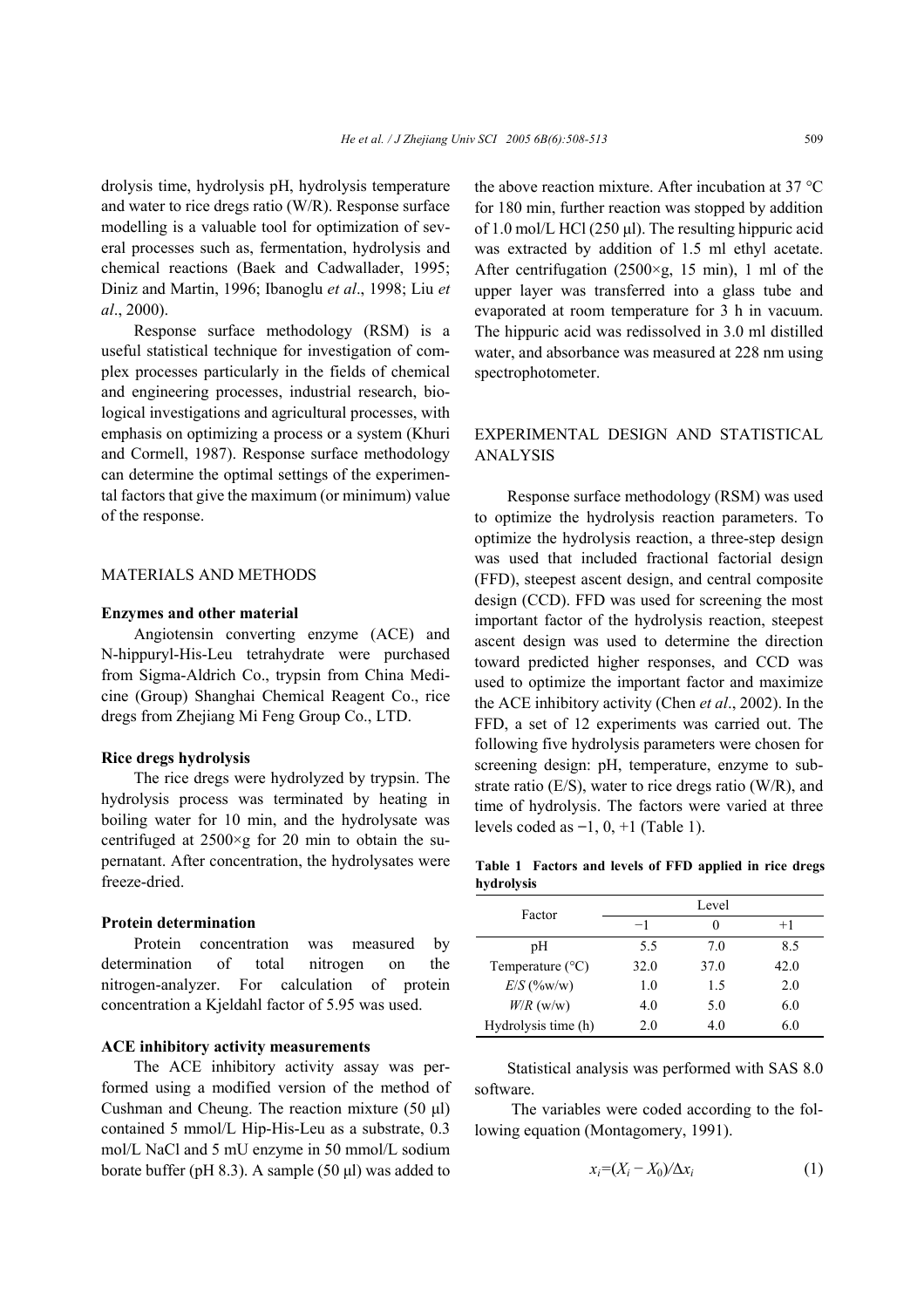where  $x_i$  is the coded value of an independent variable,  $X_i$  is the real value of an independent variable,  $X_0$  is the real value of an independent variable at the center point, and  $\Delta x_i$  is the step change value.

 The first-order model was obtained from FFD, and second-order model was obtained from CCD.

The model proposed for the response (*Y*) was:

$$
Y = b_0 + \sum b_i x_i + \sum b_{ii} x_i^2 + \sum b_{ij} x_i x_j \tag{2}
$$

where  $b_0$  is the value of the fixed response at the central point of the experiment, which is the point  $(0,0)$ ;  $b_i$ ,  $b_{ii}$  and  $b_{ij}$  are the linear, quadratic and cross product coefficients, respectively.

#### RESULTS AND DISCUSSION

### **The screening design**

In this experiment, FFD was used to screen the factors of hydrolysis process. According to several studies, the most important parameters for optimizing the hydrolysis reaction were pH, temperature, enzyme to substrate ratio (E/S), water to rice dregs ratio (W/R), and time of hydrolysis (Haaland, 1989). In this study, these parameters were selected and set to three levels coded as  $-1$ , 0,  $+1$ . Table 2 gives the results of the scheme involving 12 experiments, including 4 replicates of the center point experiment. The ACE inhibitory activity varied from 20.0% to 86.0% (Table 2).

The effects of the parameters were analyzed by

multiple regression techniques. The application of response surface methodology (RSM) yielded the following regression equation of empirical relationship between the ACE inhibitory activity values and the variables in coded units.

$$
Y=54.17+13.76x_1-5.26x_2-4.26x_3-15.26x_4+5.76x_5(3)
$$

where *Y* is the response (ACE inhibitory activity) and  $x_1, x_2, x_3, x_4$  and  $x_5$  the coded values of test variables pH, temperature, enzyme to substrate ratio (E/S), water to rice dregs ratio (W/R), and time of hydrolysis, respectively.

The values of the regression coefficient were calculated and a first order equation with coefficient of determination,  $R^2$ =0.8770 was obtained.

The significance of each coefficient was determined by |*T*|-value and *P*-values which are listed in Table 3. These results show that pH and water to rice dregs ratio (W/R) were more significant than other factors at 95% confidence level, (the *P*-values were 0.0069 and 0.0043, respectively) as shown in Table 3. These results suggest that the more important independent variables are pH and W/R in hydrolysis reaction.

ANOVA analysis show that the *P*-value of the model is 0.0106, indicating that the model is statistically significant at 95% confidence level (Table 4).

*T*-test for variance between the average observation of two-level experiment and center point showed that the difference was not significant. This result indicated that optimum point is not in the domain

| pH<br>Experiment |                          | $T({}^{\circ}C)$ | $E/S$ (%w/w) | $W/R$ (w/w)       | Hydrolysis time (h) | $ACEI$ (%) |
|------------------|--------------------------|------------------|--------------|-------------------|---------------------|------------|
| $x_1$            | $x_2$                    | $x_3$            | $x_4$        | $x_5$             |                     |            |
|                  |                          | $-1$             | $-1$         |                   |                     | 66.0       |
|                  | $\overline{\phantom{0}}$ | $-$              |              |                   |                     | 20.0       |
|                  | -1                       |                  |              |                   |                     | 50.0       |
|                  | -1                       | -                | $-1$         | $\qquad \qquad -$ |                     | 80.0       |
|                  | $-1$                     |                  | $-1$         |                   |                     | 26.0       |
| h                |                          |                  |              |                   |                     | 58.0       |
|                  |                          |                  |              |                   |                     | 86.0       |
|                  |                          |                  |              |                   |                     | 76.0       |
| 9                |                          |                  |              |                   |                     | 42.0       |
| 10               |                          |                  |              |                   |                     | 52.0       |
| 11               |                          |                  |              |                   |                     | 44.0       |
| 12               |                          |                  |              |                   |                     | 50.0       |

**Table 2 Experimental designs for the optimization**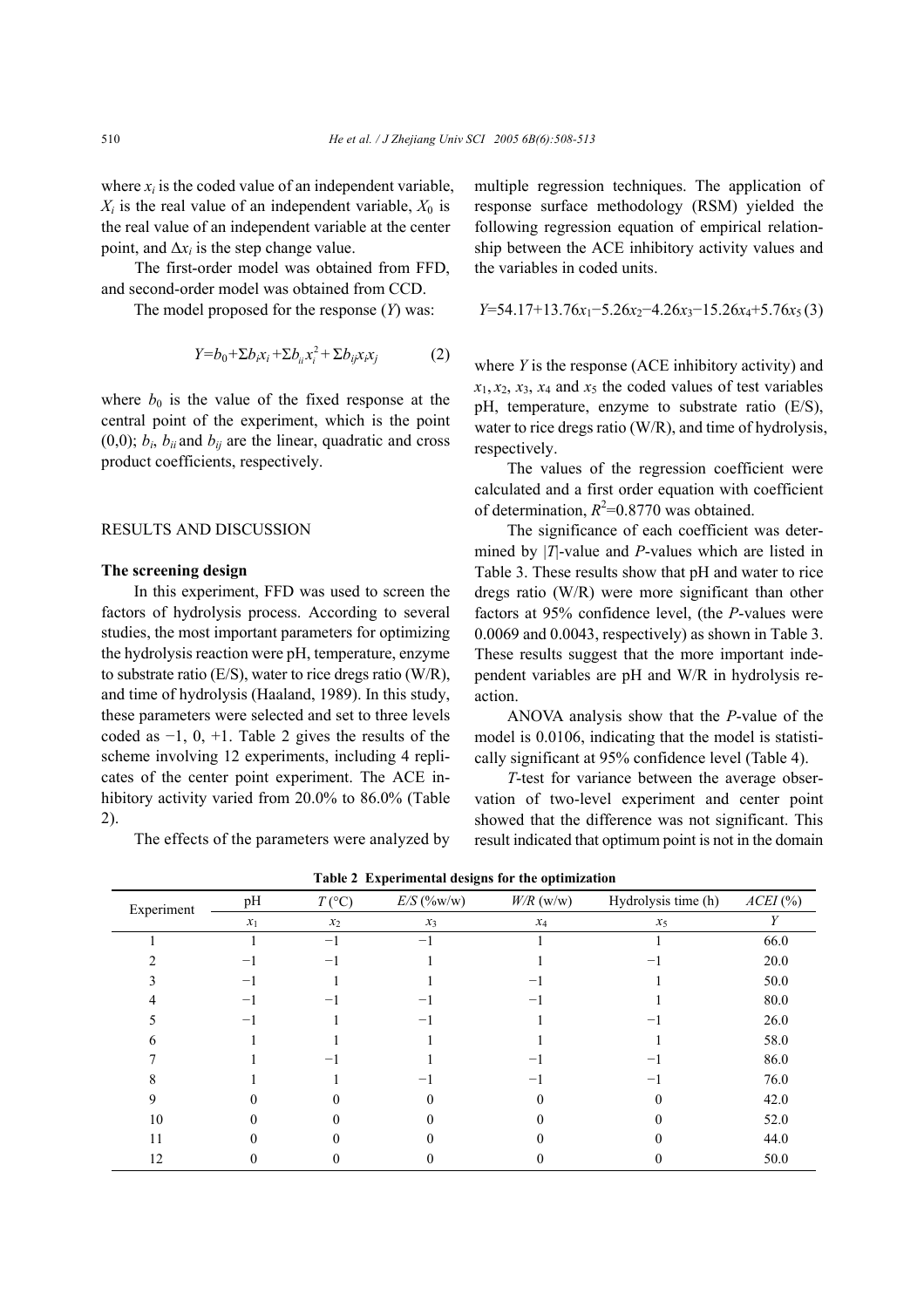**Table 3 Parameters estimates from the regression analysis** 

| Variable                  | DF | Parameter estimate | Standard error | T for $H0$ : parameter=0 | P-values |  |  |
|---------------------------|----|--------------------|----------------|--------------------------|----------|--|--|
| Intercept                 |    | 54.17              | 2.79           | 19.40                    | 0.0001   |  |  |
| pH                        |    | 13.76              | 3.42           | 4.02                     | 0.0069   |  |  |
| Temperature $(^{\circ}C)$ |    | $-5.26$            | 3.42           | $-1.54$                  | 0.1756   |  |  |
| $E/S$ (%w/w)              |    | $-4.26$            | 3.42           | $-1.24$                  | 0.2602   |  |  |
| $W/R$ (w/w)               |    | $-15.26$           | 3.42           | $-4.46$                  | 0.0043   |  |  |
| Hydrolysis time (h)       |    | 5.76               | 3.42           | 1.68                     | 0.1436   |  |  |

**Table 4 Analysis of variance (ANOVA) for the model** 

| Source     | DF | Sum of     | Mean   |       | $F$ -value $P$ -values |
|------------|----|------------|--------|-------|------------------------|
|            |    | squares    | square |       |                        |
| Model      | 5. | 4002.50    | 800.50 | 8.559 | 0.0106                 |
| Error      | 6. | 561.17     | 93.53  |       |                        |
| Cor. total |    | 11 4563.67 |        |       |                        |

of our experiment. Experimentation on steepest ascent path is necessary to reach optimum domain (Table 5).

**Table 5 Analysis of** *T***-test for the model** 

|                     |  | Factor N Mean Std error T d.f. $Prob >  T $ |      |                |
|---------------------|--|---------------------------------------------|------|----------------|
| pH                  |  | 8 57.75 8.65                                | 1.19 | 8 0.2650       |
| $W/R$ (w/w) 4 47.00 |  | 2.38                                        |      | 0.85 10 0.4147 |

#### **The steepest ascent experiment and analysis**

The experimental data showed that the optimal region is outside the current design space (Table 2 and Table 3). In this situation, a directional search method was used to determine the next set of experiments. Steepest ascent experiment uses the sign of the linear effects to determine the direction of the experiment. This experiment started at the center point of the current design and stretches beyond of the current design. Since statistical analysis showed that pH and W/R were more significant than other factors at 95% confidence level, so these two factors were selected for the steepest ascent experiment and the other factors were fixed at zero level. The experimental results indicated that ACE inhibitory activity was increased when pH increased and that W/R decreased during the first experiment, but after the second step in the experiment, the ACE inhibitory activity decreased (Table 6). This suggests that the highest ACE inhibitory activity was achieved during the second step of the experiment.

**Table 6 Experimental designs of steepest ascent and experimental data** 

| Experiment | pH<br>$(x_1)$ | $W/R$ (w/w)<br>$(x_4)$ | $ACEI$ (%) |
|------------|---------------|------------------------|------------|
|            | 7.5           | 4.5                    | 78.0       |
| 2          | 8.0           | 4.0                    | 87.0       |
| 3          | 8.5           | 3.5                    | 60.0       |
|            | 9.0           | 3.0                    | 42.0       |
| 5          | 9.5           | 2.5                    | 36.0       |

## **Central composite design (CCD) and response surface analysis**

Further optimization of ACE inhibitory activity was devised by using central composite design (CCD). Based on results of the screening and steepest ascent experiment, the effect of variables  $x_1$  (pH) and  $x_4$ (water to rice dregs ratio) at five variation levels (Table 7) in the process of hydrolysis were investigated in CCD by response surface methodology (RSM). A set of 13 experiments was carried out, as shown in Table 8. The following regression equation was obtained after the analysis of variance (ANOVA).

$$
Y=84.96+1.65x_1+2.85x_4-6.36x_1^2-4.85x_4x_1-6.89x_4^2
$$
\n(4)

where *Y* is the response (ACE inhibitory activity) and the  $x_1$  and  $x_4$  are coded values of the test variables pH and water to rice dregs ratio (W/R), respectively.

The coefficient of determination  $R^2$  value provides a measure of variability in the observed response values and can be explained by the experimental factors and their interactions. The closer the  $R^2$ value is to 1.00, the better the model. It can predict the response (Khuri and Cormell, 1987).  $R^2$  was calculated to be 0.9145 for the ACE inhibitory activity. This implies that the sample variation of 91.45% could be attributed to the independent variables and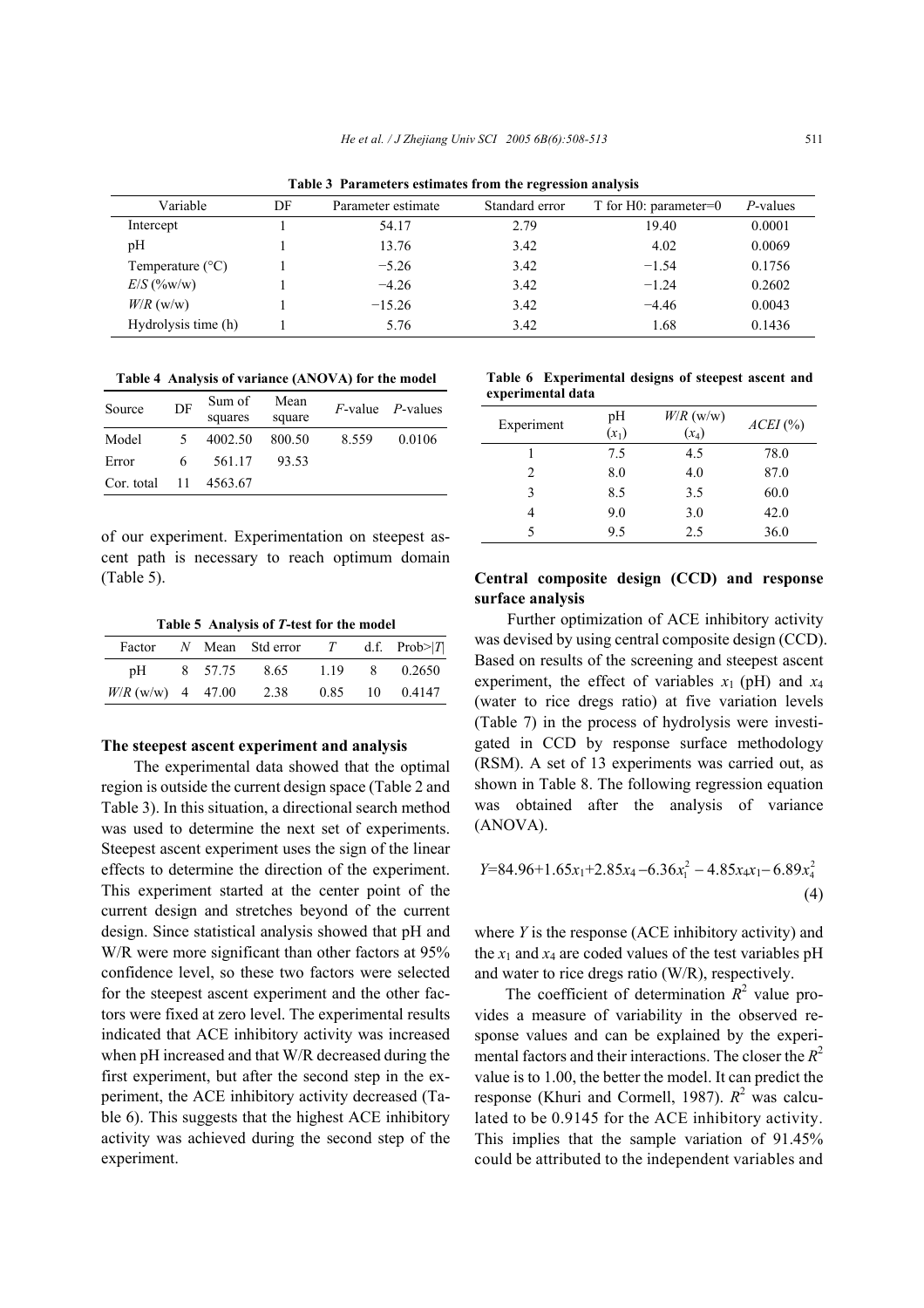the model did not explain only 8.5% of the total variations (Table 9). The model's *F*-value of 14.97 and the *P*-value of 0.0013 were less than 0.05 implying that the model is significant.

**Table 7 Factor and levels of central composite design applied to rice dregs hydrolysis** 

|             |                        |           | Level    |      |                            |
|-------------|------------------------|-----------|----------|------|----------------------------|
| Factor      | $-1.41421(-\alpha) -1$ |           | $\theta$ |      | $+1$ +1.41421 ( <i>a</i> ) |
| pH          | 729                    | 7.50 8.00 |          | 8.50 | 8.71                       |
| $W/R$ (w/w) | 2.6                    | 3 O       | 40       | -5.0 | 54                         |

**Table 8 Experimental design for the optimization experiment and experimental data** 

| Experiment | pH         | $W/R$ (w/w) | $ACEI$ (%) |
|------------|------------|-------------|------------|
|            | $x_1$      | $x_4$       | Y          |
| 1          | $-1.00000$ | 1.00000     | 76.2       |
| 2          | 0.00000    | 0.00000     | 85.7       |
| 3          | 1.00000    | $-1.00000$  | 80.1       |
| 4          | $-1.00000$ | $-1.00000$  | 64.3       |
| 5          | 0.00000    | 0.00000     | 86.9       |
| 6          | $-1.41421$ | 0.00000     | 70.3       |
| 7          | 0.00000    | 0.00000     | 84.3       |
| 8          | 0.00000    | 1.41421     | 76.1       |
| 9          | 0.00000    | 0.00000     | 83.5       |
| 10         | 1.41421    | 0.00000     | 71.0       |
| 11         | 0.00000    | 0.00000     | 84.4       |
| 12         | 0.00000    | $-1.41421$  | 63.1       |
| 13         | 1.00000    | 1.00000     | 72.6       |

**Table 9 Analysis of variance (ANOVA) for the model** 

| Regression    | DF | $R^2$  | $F$ -value | P-values |
|---------------|----|--------|------------|----------|
| Linear        |    | 0.1098 | 449        | 0.0556   |
| Ouadratic     | 2  | 0.6855 | 28.05      | 0.0005   |
| Cross product |    | 0.1192 | 9.76       | 0.0168   |
| Total model   | 5  | 0.9145 | 14 97      | 0.0013   |

To elucidate the interaction of pH and water and rice dregs ratio (W/R) and determine the level of these two factors, which are required for optimum ACE inhibitory activity, we obtained the three-dimensional response surface curve by the statistically significant model (Fig.1). The plot shows that the ACE inhibitory activity reached its maximum value (ACE inhibitory activity 85.27%) at a combination of coded level 0.041  $(x_1)$  and 0.131  $(x_4)$ . To examine the possibility hydrolysis conditions of 8.02 (pH) and 4.13 (W/R) could optimize ACE inhibitory activity, ACE inhibitory activity under such conditions was examined. The data showed that the ACE inhibitory activity (mean) was 84.95%. The above results indicate that the model is adequate under these hydrolysis conditions and is useful for produce ACE inhibitory activity peptides.



**Fig. 1 Three-dimension plot for ACE inhibitory activity as a function of pH and W/R by keeping the other factor constant** 

## **CONCLUSION**

Optimum conditions for rice dregs hydrolysis are pH of 8.02, temperature of 37.0 °C, enzyme to substrate ratio  $(E/S)$  of 1.5%, water to rice dregs ratio (W/R) of 4.13, and hydrolysis time span of 4.0 h. Using these conditions, the ACE inhibitory activity reached to 85.27%. Predicted values using the model were shown to correspond well with the experimental results. Hence by using a statistical experimental design it is possible to determine the optimum conditions for obtaining improved ACE inhibitory activity.

#### **References**

- Baek, H.H., Cadwallader, K.R., 1995. Enzymatic hydrolysis of crayfish processing by-products. *Journal of Food Science*, **60**(5):929-935.
- Chen, Q.H., He, G.Q., Mokhtar, A.M., 2002. Optimization of medium composition for the production of elastase by *Bacillus* sp. EL31410 with response surface methodology. *Enzyme and Microbial Technology*, **30**(5):667-672 (in Chinese).
- Diniz, F.M., Martin, A.M., 1996. Use of response surface methodology to describe the combined effects of pH, temperature and E/S ratio on the hydrolysis of dogfish (*Squalus acanthias*) muscle. *International Journal of*